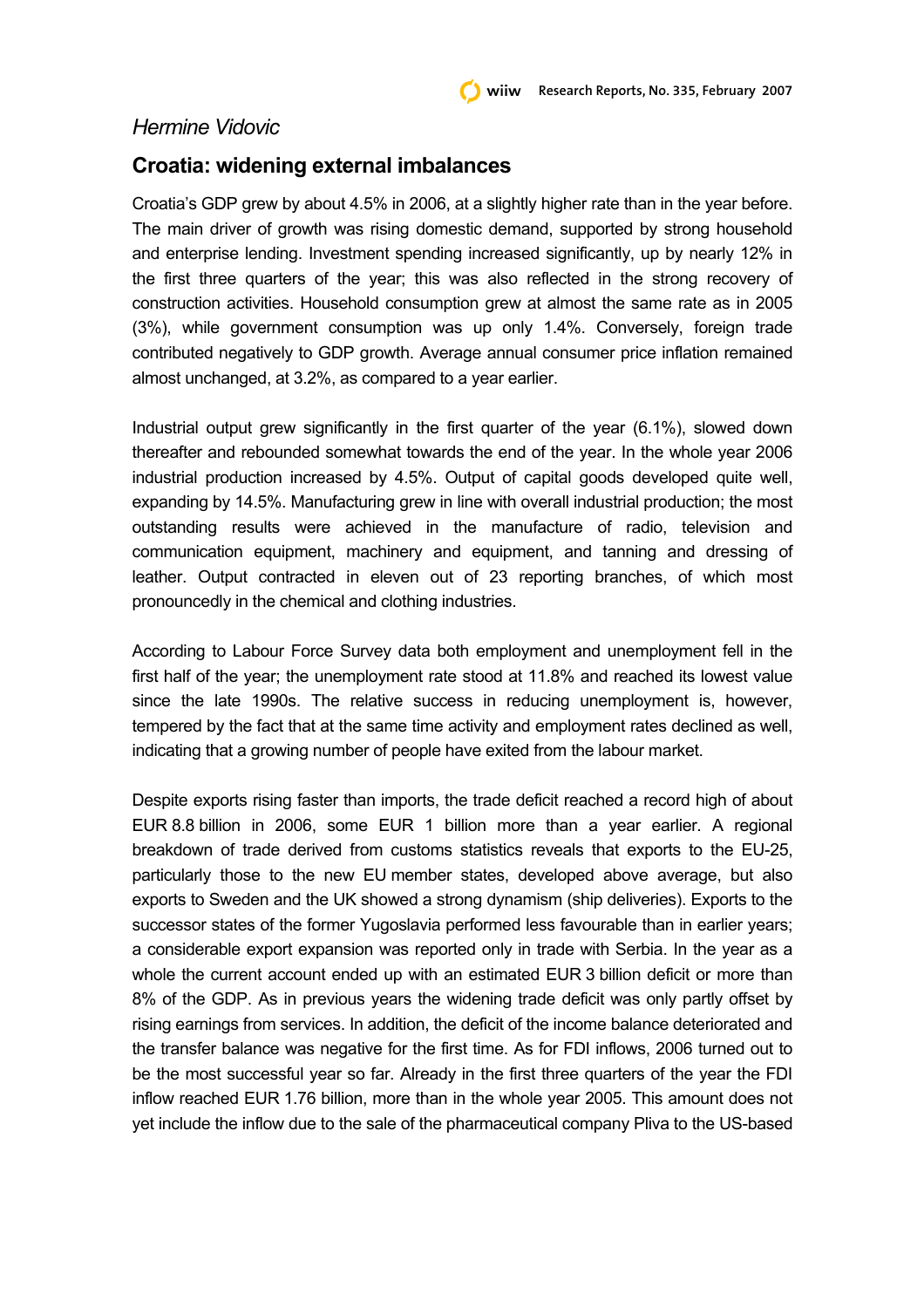company Barr (recorded value of about USD 2 billion) as well as the sale of further stakes of the oil company INA.

Croatia's foreign debt continued to rise despite several attempts of the National Bank to curb credit growth. Having repeatedly increased the marginal reserve requirement on new bank borrowing from abroad, the National Bank has imposed a credit growth limit of 12% a year on commercial banks in 2007. Banks whose lending exceeds this limit will have to buy low-yield central bank securities. However, as experience has shown, this step may further restrict banks' external borrowing but will not have any decisive impact on enterprise borrowing, which reports the strongest growth. By the end of 2006 foreign debt stood at close to EUR 29 billion or 85.5% of the GDP. Since December last year the external debt structure by debtors has changed considerably: the portion of government and banks' debt has been declining while the share of 'other sectors' (mainly enterprises) has been on the rise. The contraction of the government's foreign debt is mainly caused by the shift of budget financing from external to domestic sources.

Thanks to higher than anticipated revenues a downward revision of the general government deficit from the originally planned 3.2% to 3% of the expected GDP was made possible in July last year. According to the Ministry of Finance, this was due to an improvement in the collection of revenues coupled with the establishment of a Financial Police at the beginning of 2006. The 2007 budget adopted in December last year anticipates a further reduction of the fiscal deficit to 2.8%, down from 3% in 2006, and is based on the assumption of 4.6% GDP growth and an inflation rate of 3.2%. The main priorities of the new (election-year) budget include a balanced regional development, education and science, infrastructure, the promotion of entrepreneurship and assistance for disadvantaged persons.

In November 2006 the Croatian government submitted its (third) Pre-accession Economic Programme for the period 2007-2009 to the EU. Apart from further fiscal consolidation and reducing external imbalances it focuses on structural reforms, such as the further restructuring and privatization of Croatian companies, e.g. in the shipbuilding sector (to be completed by 2010), steel and aluminium industries and the restructuring of the Croatian railways.

The prospects of entering the EU have decisively improved Croatia's international standing, which is reflected in the country's rating improvements by the most important rating agencies. In general, economic prospects remain positive provided that Croatia does not slip into a severe debt crisis. Driven primarily by domestic demand, GDP growth may be sustained at the current level in the period 2007-2009. This supports a gradual increase in employment and a further reduction of the unemployment rate. The current account deficit will remain substantial in the years to come, implying a further increase in foreign debt.